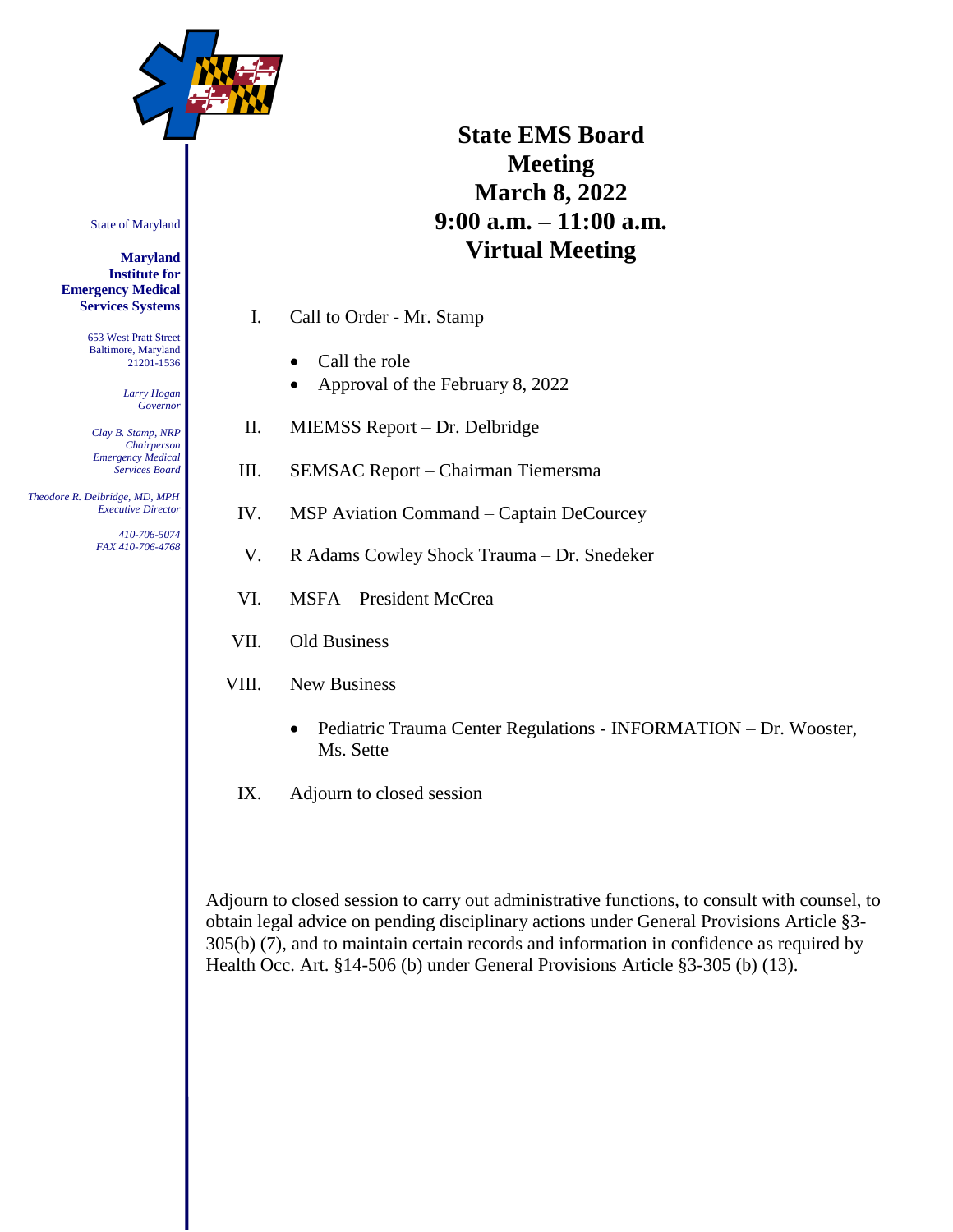

State of Maryland

**Maryland Institute for Emergency Medical Services Systems**

> 653 West Pratt Street Baltimore, Maryland 21201-1536

> > *Larry Hogan Governor*

*Clay B. Stamp, NRP Chairman Emergency Medical Services Board*

 *Theodore R. Delbridge, MD, MPH Executive Director*

> *410-706-5074 FAX 410-706-4768*

#### **State Emergency Medical Services Board March 8, 2022 Via Video Conference Call Only Minutes**

**Board Members Present:** Jim Scheulen; Stephan Cox; William J. Frohna, MD; Sally Showalter, RN; Wayne Tiemersma; Dany Westerband, MD; Molly Marra

**Board Members Absent:** Clay Stamp, Chairperson; Mary Alice Vanhoy, RN; Dean Reece, MD

**OAG**: Mr. Malizio; Ms. Sette

**RACSTC**: Dr. Snedeker

**MSFA**: President McCrea; 2<sup>nd</sup> VP Mr. Smothers

**MSPAC:** Captain DeCourcey

**MIEMSS**: Dr. Delbridge; Ms. Gainer; Ms. Abramson; Mr. Bilger; Ms. Chervon; Dr. Chizmar; Mr. Cooney; Mr. Ebling; Dr. Floccare; Mr. Parsons; Dr. Pinet-Peralta; Mr. Robertson; Ms. Witmer; Ms. Wright-Johnson; Dr. Wooster; Ms. McAlister; Ms. Goff

Mr. Scheulen called the meeting to order at 9:01 am and proceeded with calling the role.

Mr. Scheulen asked for approval of the February 8, 2022 minutes.

**ACTION: Upon the motion made by Dr. Westerband, seconded by Ms. Showalter, the EMS Board unanimously approved the February 8, 2022, minutes as written.**

# **MSPAC**

A written report was distributed.

Captain DeCourcey highlighted personnel additions and changes, current aircraft maintenance, the MedHub grant project with the Army, the Whole Blood program, and the unmanned aircraft systems. He said that MSPAC performed one aerial rescue, with no medical intervention, and two search and rescues in February. Captain DeCourcey added that mission numbers are consistent with the same time last year.

# **MIEMSS REPORT**

#### COVID-19 Update

Dr. Delbridge said that the number of COVID hospitalizations is down considerably. He said that as of this morning, 88% of Maryland hospitals had fewer than 10 admitted COVID patients. It is anticipated, however, that there may be another surge in the fall.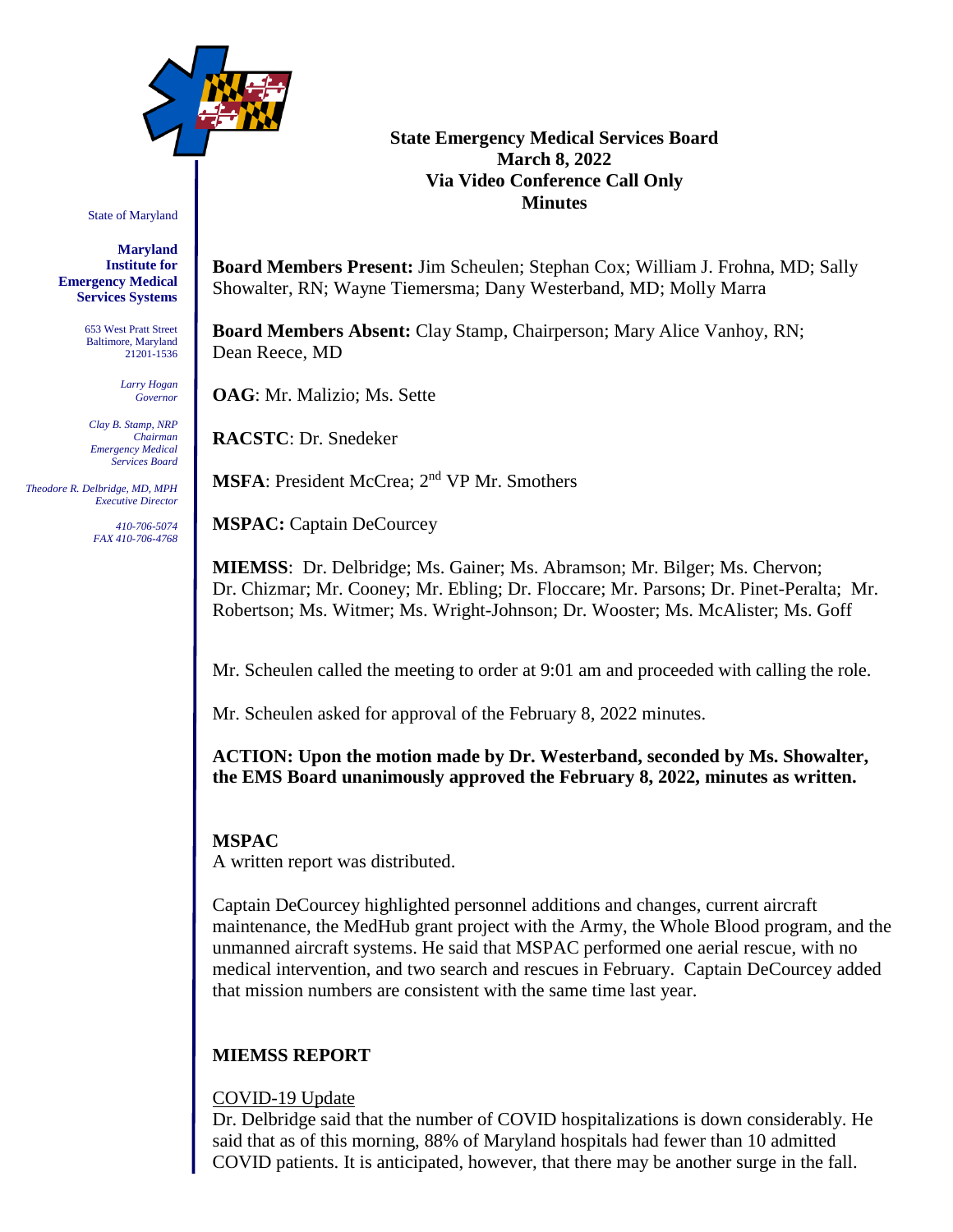## Yellow Alerts

Dr. Delbridge reported on Yellow Alert statuses since October of 2019. He reported that in Region III, the current median time to transfer a patient from EMS to hospital staff is 30 minutes; the 90th percentile is 45 minutes, and 4% of patient transfers of care took just under 60 minutes. Dr. Delbridge said that 90% of patients should be transferred from EMS to ED staff within 30 minutes of EMS's arrival at the ED. He added that weekly reports are sent to Region III and a couple of Region V hospitals regarding the hospital's transfer of care intervals from EMS to ED staff.

## Maryland Emergency Department Advisory System (EDAS)

Dr. Delbridge said MIEMSS continues to work with CRISP on the Maryland Emergency Department Advisory System for an intended near real-time data sharing regarding ED patient census. He said that MIEMSS and CRISP are currently working on validating patient status data between the EDs and CRISP.

Dr. Delbridge said that less than 25% of Maryland Hospitals meet the under 30 minute patient transfer of care from EMS clinicians to emergency department staff. The goal of the EDAS and other MIEMSS initiatives is to have all hospitals meet or fall below the 30 minute patient transfer of care time.

Dr. Delbridge shared a graph showing that patients spend more time in Maryland emergency departments than any other state.

## ET3 (Evaluation, Triage, Treatment & Transport)

ET3 is a five-year program through CMMI to expand Medicare EMS reimbursement for fee for service patients to cover EMS transportation to a non-ED destination and treatment, via telemedicine, by a qualified practitioner with no EMS transport. ET3 goals:

There are three jurisdictions in Maryland (Montgomery County, Annapolis City, and Baltimore City) that are currently participating in ET3. Dr. Delbridge gave an overview of the logistical and clinical issues faced by participating jurisdictions.

Maryland Medicaid is in the process of implementing Medicaid participation for MA patients transport to alternate destinations in the three jurisdictions participating in ET3.

Dr. Delbridge also provided statistical analysis of patients treated through MCFRS EMS telemedicine which is also encountering logistical and clinical issues.

# Mobile Integrated Health (MIH) Initiatives

Dr. Delbridge said that currently twelve jurisdiction have MIH programs which vary in participating patient populations, including 9-1-1 frequent utilizers and recently discharged emergency department patient referrals. MIH capabilities include medication reconciliation, environmental assessments for patient home health, ensuring follow-up medical appointments and referrals to additional social services are made. Dr. Delbridge added that over 1500 patients (some with more than one encounter) were visited by EMS MIH professionals in the past year.

# CDC Grant Funding

Dr. Delbridge said that MIEMSS is receiving funding from the CDC through MDH to "…intended to establish, expand, train, and sustain the state and local public health workforce…" Funds will be used to sustain the Critical Care Coordination Center (C4) and to establish an EMT Student Education Stipend program to provide an incentive to increase the number of EMT students across the state. Grant funding end June 30, 2023.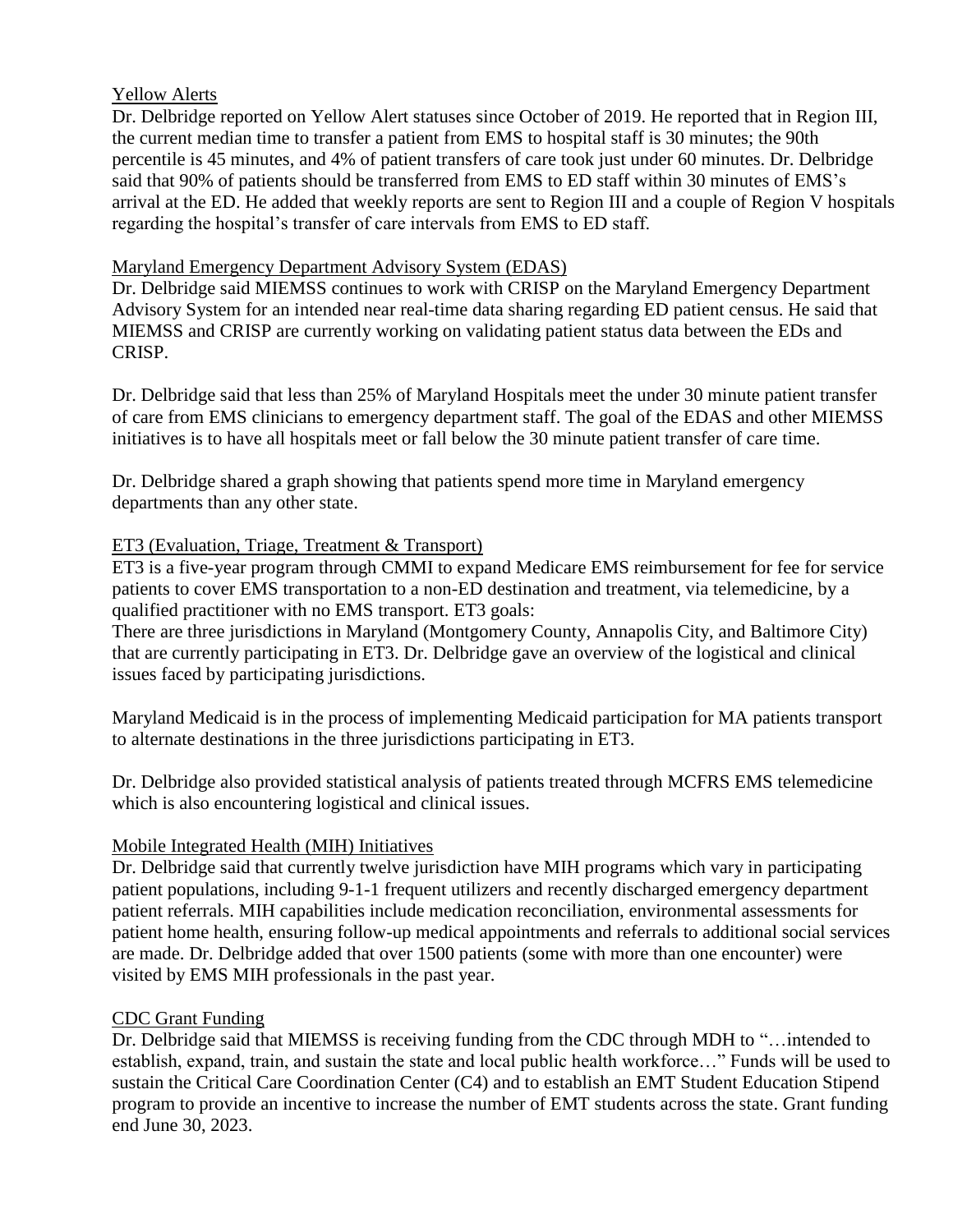Regarding C4, Dr. Delbridge said that, to date, C4 has handled approximately 2700 patient cases. The C-4 matches patient needs to critical care resources, and MIEMSS has restructured C-4 staffing to be more cost-efficient.

Regarding the EMT Student Education Stipend, Dr. Delbridge the Program will provide financial assistance for up to 500 Maryland EMT students up to \$2,000 each. Stipend payments will be made incrementally as students successfully complete course and testing milestones. Students will be able to apply for the program beginning April 1, 2022. .

#### EMS and Law Enforcement

Dr. Delbridge said that work continues with the Crisis Scene Collaboration Workgroup to develop a multi-disciplined guidance for EMS and law enforcement case interactions. The workgroup includes statewide law enforcement, EMS clinicians, crisis intervention personnel, attorneys, social workers, allied partners, and MIEMSS personnel.

## Maryland EMS Operations Fund (MEMSOF)

Dr. Delbridge said that current projections show the MEMSOF insolvent in FY2024. MIEMSS and the Board have been working with DBM and the Administration toward interim and long term solutions. The Administration has included in the submitted supplemental budget a one-time \$10,000,000 capital infusion into the MEMSOF, diverted \$3,497,416 in HR costs to the general fund for FY 2022, and \$3,497,558 for helicopter maintenance costs in FY2022 and 2023. These allowances should keep the MEMSOF solvent for an additional two-years.

## Legislative Update

**SB 70** proposes to require the Emergency Medical System plan be modified to account for the treatment of service canines injured in the line of duty.

MIEMSS does not believe including in statute or the EMS plan is necessary. EMS is not currently prohibited from treating a canine. There is already statutory liability protection for public safety personnel treating an injured animal. (SB 70 has been withdrawn.)

**SB 515** proposes to require the EMS Board to issue provisional certification to certain Department of Natural Resources Park Service personnel.

Dr. Delbridge said that, although this is not what the bill entails, the main issue is how they would operate within an EMS Operational Program (EMSOP) and highlights the work needing to be done on defining an EMSOP. MIEMSS has received several requests from different entities to be an EMSOP.

**SB 295 / HB 44** would increase Medicaid reimbursement to EMS reimbursement by \$25 each fiscal year, beginning in fiscal 2023, until the rate is at least \$300.

**HB 286** would extend the sunset on the authority of paramedics to administer influenza and 2019CoV from January 2023 to January 2025.

**SB 446** would establish certain confidentiality protections for peer support counseling programs for fire, rescue, or emergency medical services entities; and requires the Behavioral Health Administration, in consultation with MIEMSS.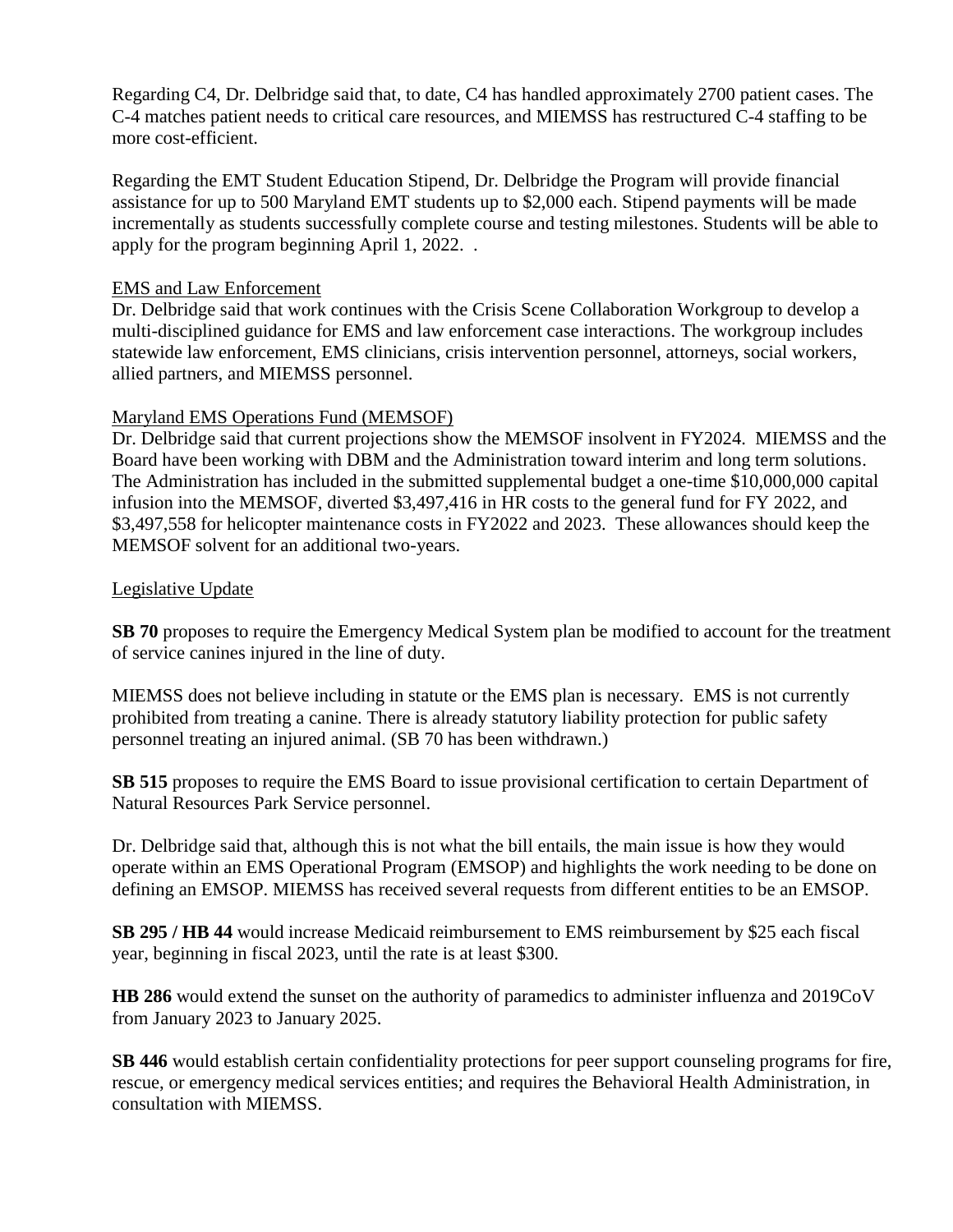# **SEMSAC REPORT**

Chairman Tiemersma said that SEMSAC did not meet in March but the EMSOP (EMS Operational Program) Committee met with Dr. Delbridge to begin work on establishing recommendations for updating the requirements needed to become an EMSOP.

Chairman Tiemersma said the MIH workgroup is meeting regularly. He said that a threat to jurisdictional MIH programs is funding sustainability.

# **RACSTC REPORT**

Dr. Snedeker announced that the Gala will be held in the September of 2022 and at a different venue. She added that RACSTC will be celebrating Dr. Scalea's 25 years of service.

## **MSFA**

A written report was distributed

President McCrea said that the MSFA Convention will be held in person June  $18<sup>th</sup> - 23<sup>rd</sup>$  in Ocean City, MD. He added that there are over 55 educational offerings that are listed online at: [www.convention.msfa.org](http://www.convention.msfa.org/)

President McCrea said that the MSFA is monitoring 50 bills.

#### **OLD BUSINESS – N/A**

#### **NEW BUSINESS**

Pediatric Trauma Center Regulation Updates A copy of the proposed Pediatric Trauma Center Regulation was distributed.

Ms. Sette said that the revised standards are ready to begin the regulatory process. The updated regulation is being presented to the EMS Board today for information and will be brought back to the Board at the next meeting for approval.

Dr. Wooster gave an overview of the changes included in the Pediatric Trauma Center regulations:

- Syntax and grammar changes throughout the document
- Additions
	- o Capability of extracorporeal membrane oxygenation
	- o Capability for all renal replacement therapies
	- o Board certified/eligible radiology attending who provides interpretations of films within 30 minutes, in-house or Tele-radiology available 24/7
	- o Policy for Procedural Sedation

Dr. Wooster said the following sections in the revised regulations are as follows:

- o Trauma Program Manager (1.0 FTE) for trauma and burn
- o Trauma Registry (Registrar 1.0 FTE for every 500-750 patients)